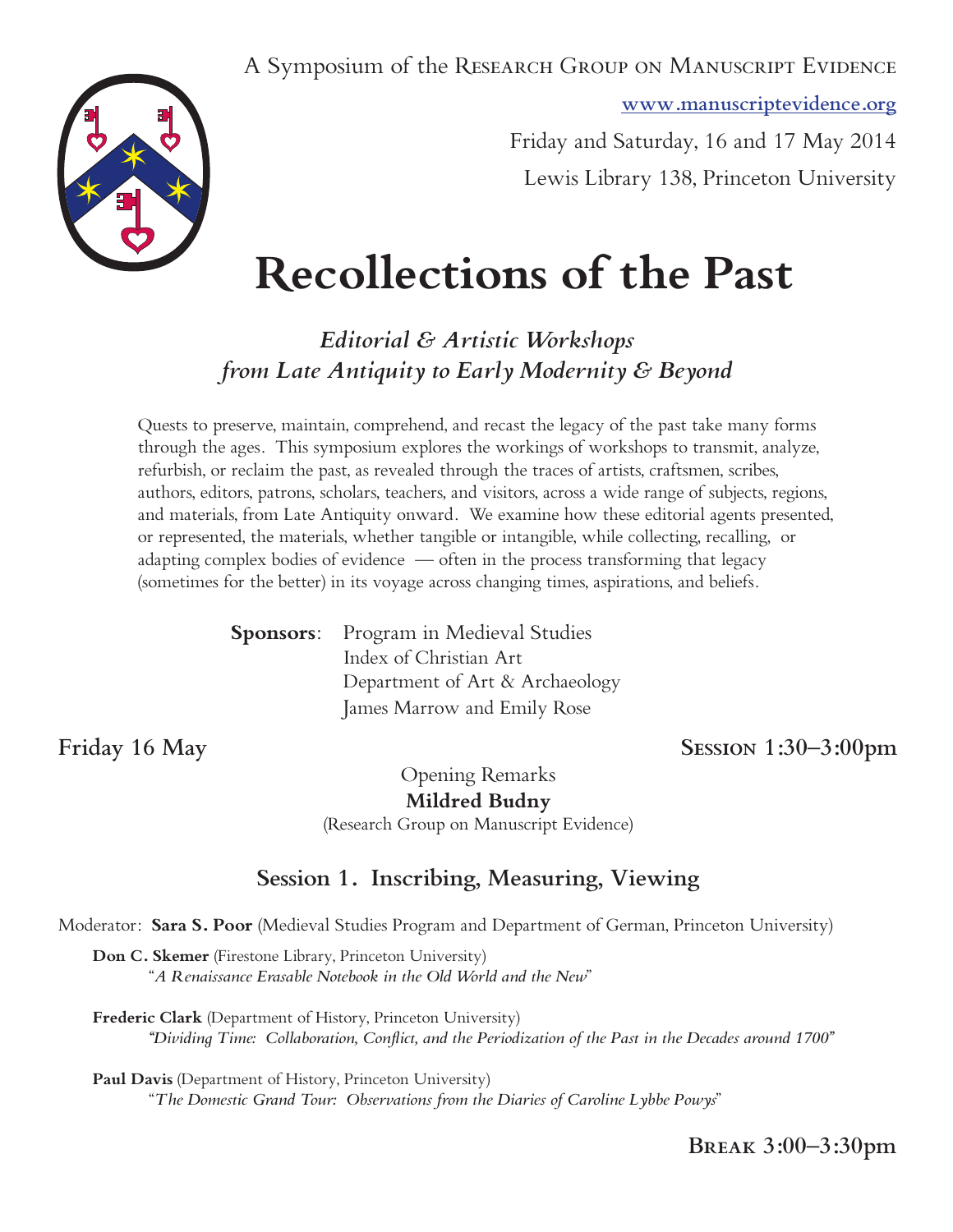# **Session 2. Chasing, Observing, Detecting**

Moderator: **Helmut Reimitz** (Department of History, Princeton University)

**Martha E. Easton** (Department of Communication and the Arts, Seton Hall University) "*Medieval and Nineteenth-Century 'Courtly Love' Ivories and the Nature of Authenticity"*

**Karl F. Morrison** (Department of History Emeritus, Rutgers University) "*Witnessing Iconoclasm: Some Recent Collaborative Studies*"

**Robert A. Kaster** (Department of Classics, Princeton University) "*Hunting a Textual Wild Man in Twelfth-Century England*"

> **Reception 5:00–6:30pm Lobby outside Lewis Library 138**

Saturday 17 May Session 9:00-10:30am

# **Session 3. Building, Shaping, Remembering**

Moderator: **Henry Schilb** (Index of Christian Art, Princeton University)

**Tom Jacoby** (Research Group on Manuscript and Other Evidence, Princeton) "*Recovering the Evidence for Workshop Activities at Qal'at Sim'an*"

**Catherine Fernandez** (Index of Christian Art, Princeton University, "*Inventories, Altars, and Institutional Memory: Carolingian Patronage and the Sculptural 'Program' of Saint-Sernin of Toulouse*"

**Break 10:30–11:00am**

Saturday 17 May Session 11:00am–12:30pm

# **Session 4. Recollecting Losses and Analyzing Structures in Books of Hours**

Moderator: **James H. Marrow** (Department of Art & Archaeology Emeritus, Princeton University),

**Adelaide Bennett** (Index of Christian Art, Princeton University), "*Recollections of a Dismembered French Book of Hours of the Early Fourteenth Century*"

**Gregory T. Clark** (Department of Art & Art History, Sewanee: The University of the South), "*Beyond Use: A Digital Tool for the Analysis of Late Medieval Manuscript Books of Hours*"

> **Lunch 12:30–1:30pm (provided for participants)**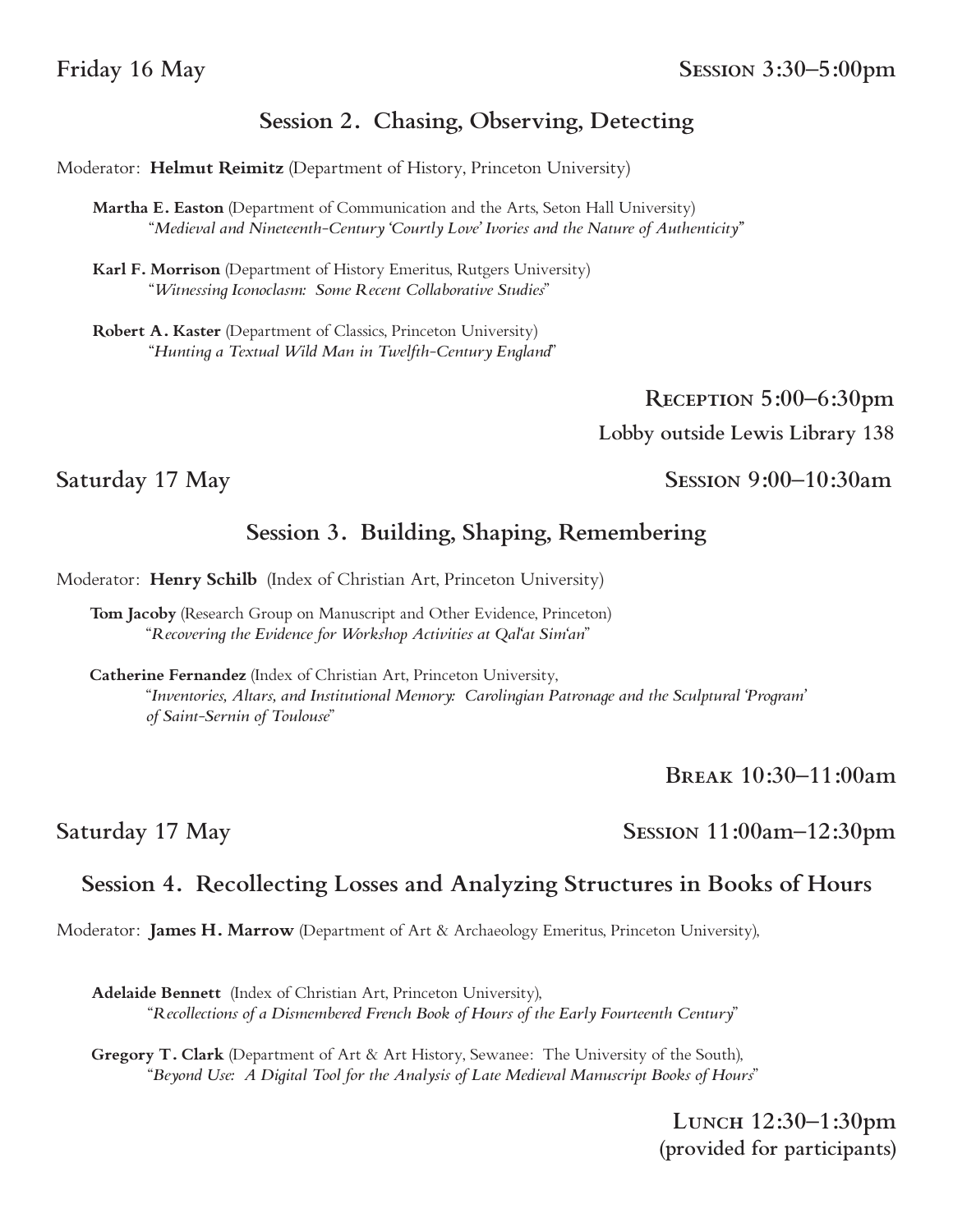# **Session 5. Transmitting, Editing, and "Reading" Complex Texts**

Moderator: **Charles E. Barber** (Department of Art & Archaeology, Princeton University)

**Celia Chazelle** (Department of History, The College of New Jersey) "*Reading the Bible and Editing Bibles at Bede's Monkwearmouth–Jarrow: The* Codex Amiatinus *and its 'Sister Bibles'* "

**Mildred Budny** (Research Group on Manuscript Evidence, Princeton) "*Unity & Diversity in Framing the Eusebian Canon Tables of Gospel Concordances: A Study Tool Illuminated*"

**Michael T. Davis** (Princeton Theological Seminary) "*What is the the Syriac* Cave of Treasures? *Issues of Genre, Text, and Transmission*"

**Break 3:00–3:30pm**

Saturday 17 May Session 3:30–5:30pm

# **Session 6. Reshaping Ecclesiastical and Institutional Histories**

Moderator: **Giles Constable** (School of Historical Studies, Institute for Advanced Study)

**Helmut Reimitz** (Department of History, Princeton University) "Recollections of Late Antiquity in the Carolingian Empire: The Creation of a New Church History in the Historiographical Workshop of Lorsch *circa* 800"

**Madeline McMahon** (Department of Classics, Columbia University) "Matthew Parker and the Practice of Church History: Reading and Publishing 'bokes of Antiquite' "

**Antony Grafton** (Department of History, Princeton University) "*John Caius and the History of Cambridge University: A Matthew Parker Product Restored*"

> Concluding Remarks **Giles Constable**

> > **Reception 5:30–7:00pm Lobby outside Lewis Library 138**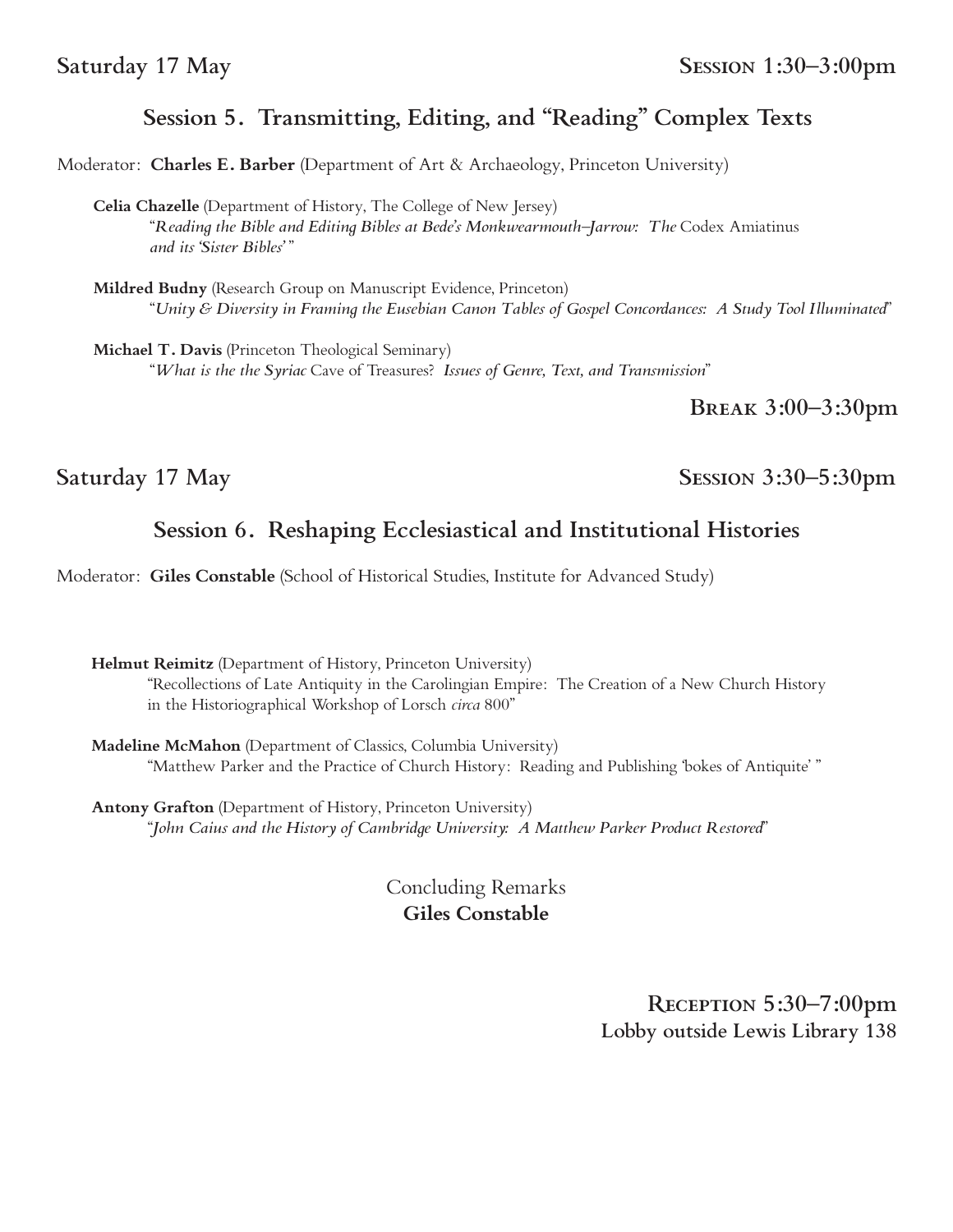# **Abstracts (Alphabetical order by Speaker)**

#### **Bennett, Adelaide** (Index of Christian Art, Princeton University)

#### "*Recollections of a Dismembered French Book of Hours of the Early Fourteenth Century*"

When this early fourteenth-century Book of Hours, made in northern France, was sold in 1991 at Sotheby's, London, it remained as a whole codex, though only with two historiated initials extant. In 1996, I had the opportunity to examine this thick octavo. I found it so rich in textual contents, some quite rare, that it took me at least a week to transcribe most of the texts. In great haste at the end, I was able to take only a few photographs of the manuscript. Sometime afterwards, the book was sent for evaluation, but ended up with leaves dismembered for sales. In 2005, I attended the International Congress on Medieval Studies at Kalamazoo, and there at a booth exhibiting rare books and leaves I spotted some folios that had come from the same Book of Hours I had examined nearly a decade before. I bought three folios with figured initials. Occasionally, I would peruse through my textual transcription of the formerly whole codex, realizing each time its importance in text, decoration, and figure style. This Symposium of the Research Group on Manuscript Evidence, organized by Dr. Mildred Budny, now provides me the opportunity to recollect on this book of devotions intended for a female user and illuminated in Picardy, probably Laon, on the basis of its liturgical and stylistic evidence.

#### **Budny, Mildred** (Research Group on Manuscript Evidence, Princeton)

#### "*Unity & Diversity in Framing the Eusebian Canon Tables of Gospel Concordances: A Study Tool Illuminated*"

Arranged by Eusebius, Bishop of Caesarea (circa 314 – 339 C.E.), using a continuous system of chapter (or section) numeration for each Gospel, long before the now-familiar arrangement by chapter-and-verse, the Canon Tables list the concordances between the four canonical Gospels (Matthew, Mark, Luke, and John, often in that order), with the aim of manifesting their essential harmony — no matter how divergent or even conflicting their accounts of the life and death of Christ might appear. As Eusebius explained in his epistolary preface to his Tables, Canon I presents the passages common to all four Gospels, Canons II–IV each list those of three Gospels, Canons V–IX each list those of two Gospels, and Canon X lists separately the passages unique to the individual Gospels, in four individual parts. Omitted are two possible concordances (Mark–Luke–John and Mark–John), presumably in order to bring the Canon Tables, and by extension the Gospels themselves, into line with the number Ten, believed to possess perfection.

This unifying approach belongs among the several ambitious attempts in the Early Christian period to make manifest the complex "harmony" or unity of the Gospel texts overall. Rather than, say, recasting the texts into a single and seemingly coherent narrative, as with the *Diatessaron* attributed to Tatian (circa 120–180), the Eusebian Canon Tables instead depend upon numbers as such, with their powers of unique idenfication and ease of referencing. The Tables set out their lists in varying numbers of columns and in columns of varying lengths, corresponding to the extent of the concordant passages discerned between the specific combinations of Gospels, whether to be viewed in tandem or (in Canon X) on their own. Matching citation marks set alongside the textual passages, at least in theory and often in practice or partial practice in the copying of the Gospels, aimed to implement and facilitate the processes of consultation, study, and comprehension. The Tables themselves acquired many forms of enclosures with frames or arcades, with ample scope for embellishment in many ways through colors, ornaments, illustrations, and other elements.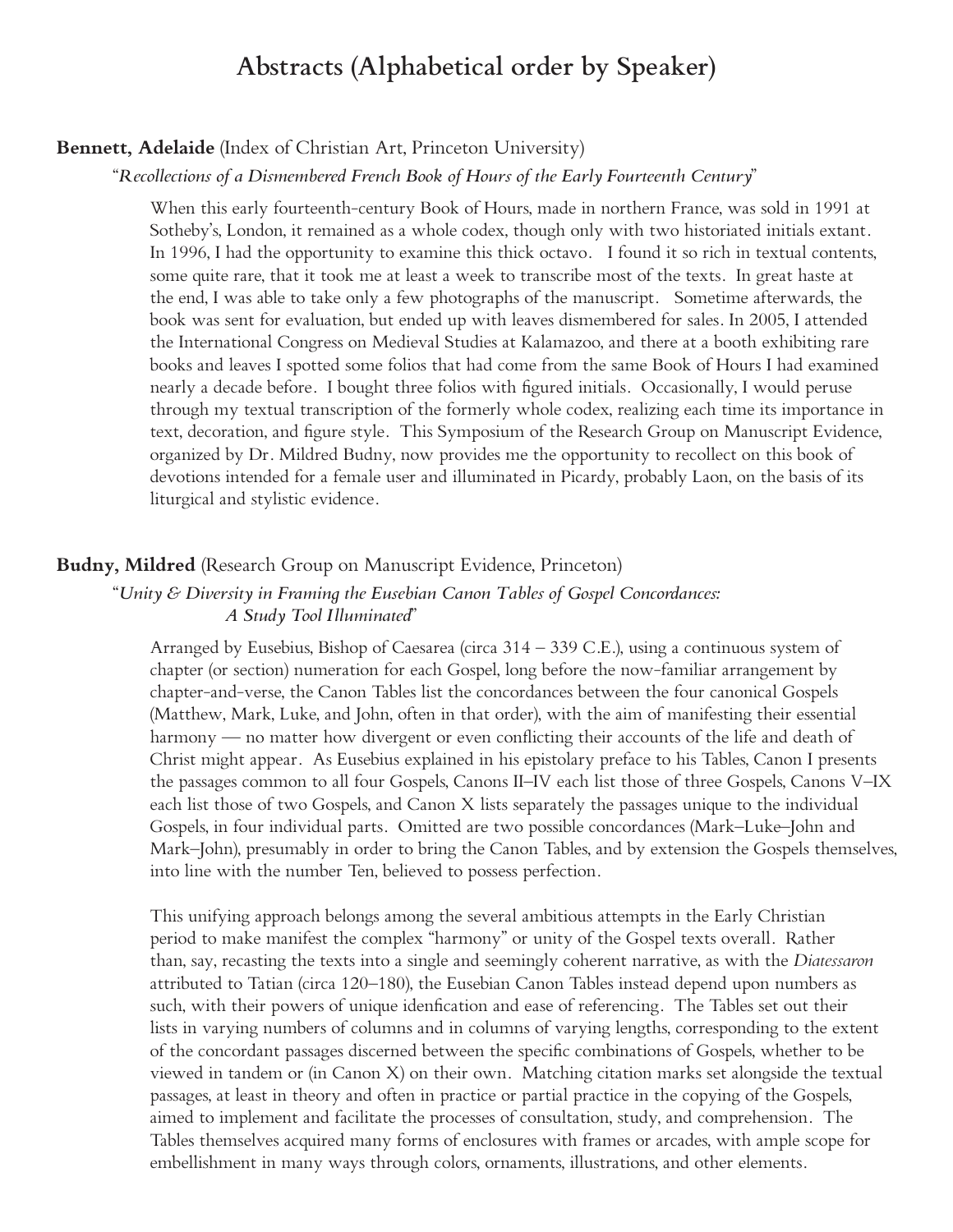With examples drawn mostly from the Latin West, this paper explores some ingenious and inspired responses to the editorial and artistic opportunities, in combination, offered by the Eusebian Canon Tables in their widespread adoption and transmission throughout the Christian world, before their abandonment in the rise of a new system of numbering passages in the Bible and, with it, changing approaches to reading and studying its texts. Some outstanding representatives of the genre of framing Canon Arcades express, in their very structures and embellishments alike, a clear recognition of the potential beauty, resonance, and intentions of these lists of numbers in approaches to unity and diversity standing in harmonic presence. An especially notable case appears in the majestic arcades of the large-format 9th-century "Royal Bible" of St. Augustine's Abbey, Canterbury, which retains many evocations, throughout its surviving script, ornament, and illustration, of Late-Antique models of imperial splendor, perhaps close in certain important respects to Eusebius's lost Greek archetype — presumably by way, in part, of one of its own models, the lost *Biblia Gregoriana* ("The Bible of Gregory the Great") owned by the abbey.

#### **Chazelle, Celia** (Department of History, The College of New Jersey, Ewing)

"*Reading the Bible and Editing Bibles at Bede's Monkwearmouth–Jarrow: The* Codex Amiatinus *and its 'Sister Bibles*' "

This paper is based on a book I am writing about the full Bibles produced for Wearmouth–Jarrow and the context in which that enterprise unfolded. Bede ( $672/673 - 735$ ), a monk of Wearmouth– Jarrow was Anglo-Saxon England's most famous scholar. His *History of the Abbots*, recently dated circa 717, and the anonymous *Life of Ceolfrid*, probably written a few years later, report that Abbot Ceolfrid commissioned three full Bibles or "pandects." Bede tells us that the manuscripts contained Jerome's Vulgate translation of the Bible text. Both narratives imply that the Bibles were completed between the death of Wearmouth's founder, Benedict Biscop, in 689, and June 716, the period when Ceolfrid governed Wearmouth together with Jarrow, effectively uniting the two houses into a single monastery. In June 716, Ceolfrid left Wearmouth with a party of monks to take one of the Bibles to Rome's shrine of St. Peter. We now know that their gift was the *Codex Amiatinus*, the only Wearmouth–Jarrow full Bible to survive intact. Sometime before their departure, according to the *Life*, the other two Bibles, commonly known as *Amiatinus*' "sister Bibles," were placed in the churches of St. Peter's Wearmouth and St. Paul's Jarrow.

Full Bibles appear to have been very rare in the Latin West before the Carolingian era. Why were these manuscripts made for Wearmouth–Jarrow, and what light can we shed on the chronology and circumstances of their production? These are questions explored in depth in my monograph that I will briefly address in this paper.

#### **Clark, Frederic** (Department of History, Princeton University)

#### "*Dividing Time: Collaboration, Conflict, and the Periodization of the Past in the Decades around 1700*"

Although it possessed deep roots in the early Renaissance, our ostensibly "modern" method of dividing historical time into those three distinct phases of Antiquity, the Middle Ages, and Modernity was formalized and made conventional in the late seventeenth and early eighteenth centuries. This paper examines how historians, philologists, and classical scholars in the decades around 1700 debated the merits of this new tripartite periodization, especially according to the schema outlined in the *Historia universalis in antiquam, medii aevii, ac novam divisa* (*Universal History Divided into*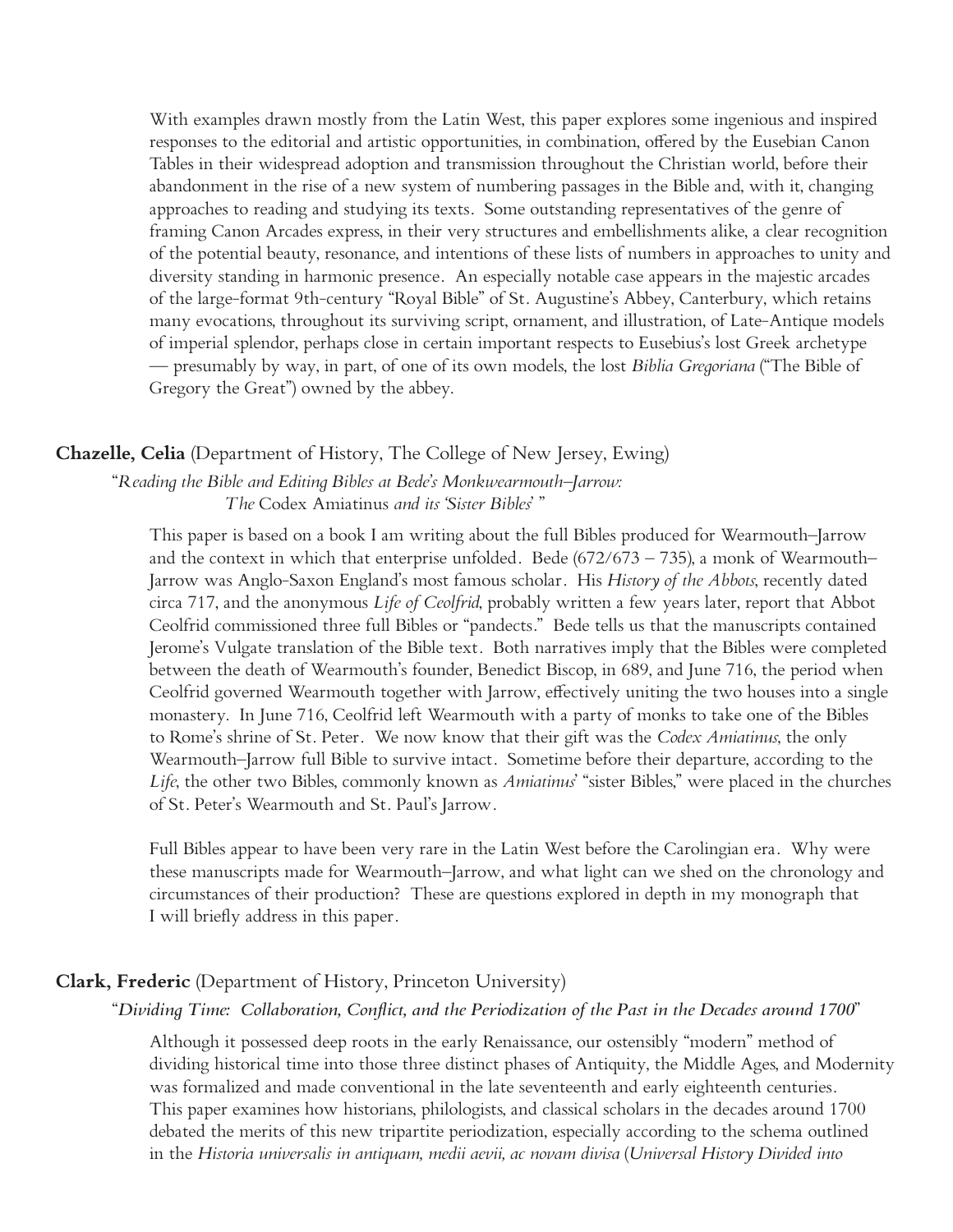*Ancient, Medieval, and Modern Times*) by the German compiler Christopher Cellarius (1638–1707). In addition to Cellarius, this paper also considers the work of other scholars active in the debate, including Peter Lambeck (1628–1680), Jacob Perizonius (1651–1715), and J.A. Fabricius (1668–1736).

Wedged uneasily between our own periodized definitions of Renaissance and Enlightenment, these latest of "late" humanists have suffered undue neglect in traditional accounts of intellectual history. However, through collaborative processes that stretched across print, manuscript, and oral transmission via classroom lectures and student notes, they together participated in a rich (and sometimes polemical) exploration of the nature of historical continuity and change. In doing so, they fixed those turning points that still determine the boundaries of historical epochs today, whether for good or for ill. This paper reconstructs how these often-overlooked humanists worked across the Republic of Letters in order to define the new tripartite periodization — thereby forging new collective recollections of the past through dialogue with both their predecessors and each other.

### **Clark, Gregory T.** (Department of Art & Art History, Sewanee: The University of the South) "*Beyond Use: A Digital Tool for the Analysis of Late Medieval Manuscript Books of Hours*"

Over the past 30 years, the study of medieval paintings on wooden panels has been revolutionized by dendrochronological analysis of the supports themselves. The highly objective results have sometimes upheld and at other times upended the dating of the panels on connoisseurial and other more traditional analytical grounds.

While the vellum supports of most late medieval illuminated manuscripts have not yet been subjected to a like scientific analysis, those books do enjoy a context — the accompanying texts — that can be analyzed objectively. The topic of my presentation will be a previously unpublished database of textual variants first developed in the 1970s by John Plummer of Princeton University and the Morgan Library to localize and date late medieval manuscript Books of Hours. His data up to 1981 and all of my data have finally been digitized for a database to be launched online this year.

My recordings over the past 30 years have enabled me better to resolve vexing problems of localization in print already twice. Once the database is available to all, everyone will be able to plumb and benefit from the body of evidence.

#### **Davis, Michael T.** (Princeton Theological Seminary)

#### "*What is the the Syriac* Cave of Treasures? *Issues of Genre, Text, and Transmission*"

The *Cave of Treasures*, originally found in Syriac and probably dating from the 6th to 7th centuries C.E., was a very influential work in Middle Eastern Christianity and beyond. Over the centuries it was translated into Arabic, Armenian, Georgian, Coptic, and Ge'ez. Many scholars have seen materials in the *Cave* as influences in the West, found, for example, in Dante and the *Golden Legend*. Though its exact nature is unclear, the *Cave* presents itself as a "re-telling" of the Old and New Testaments, incorporating a vast array of extra-biblical material from both Jewish and Christian exegetical, pseudepigraphical, and legendary sources. However, it is also a work which does not seem to have had either a recoverable Ur-text or a canonical or received form. Therefore, this paper addresses the issues involved in any attempt to work textually with a work of this nature. These issues are especially acute when it comes to preparing an edition of such a work or even a translation. Related issues involving the history of transmission/translation and the composition of the *Cave* will also be briefly discussed.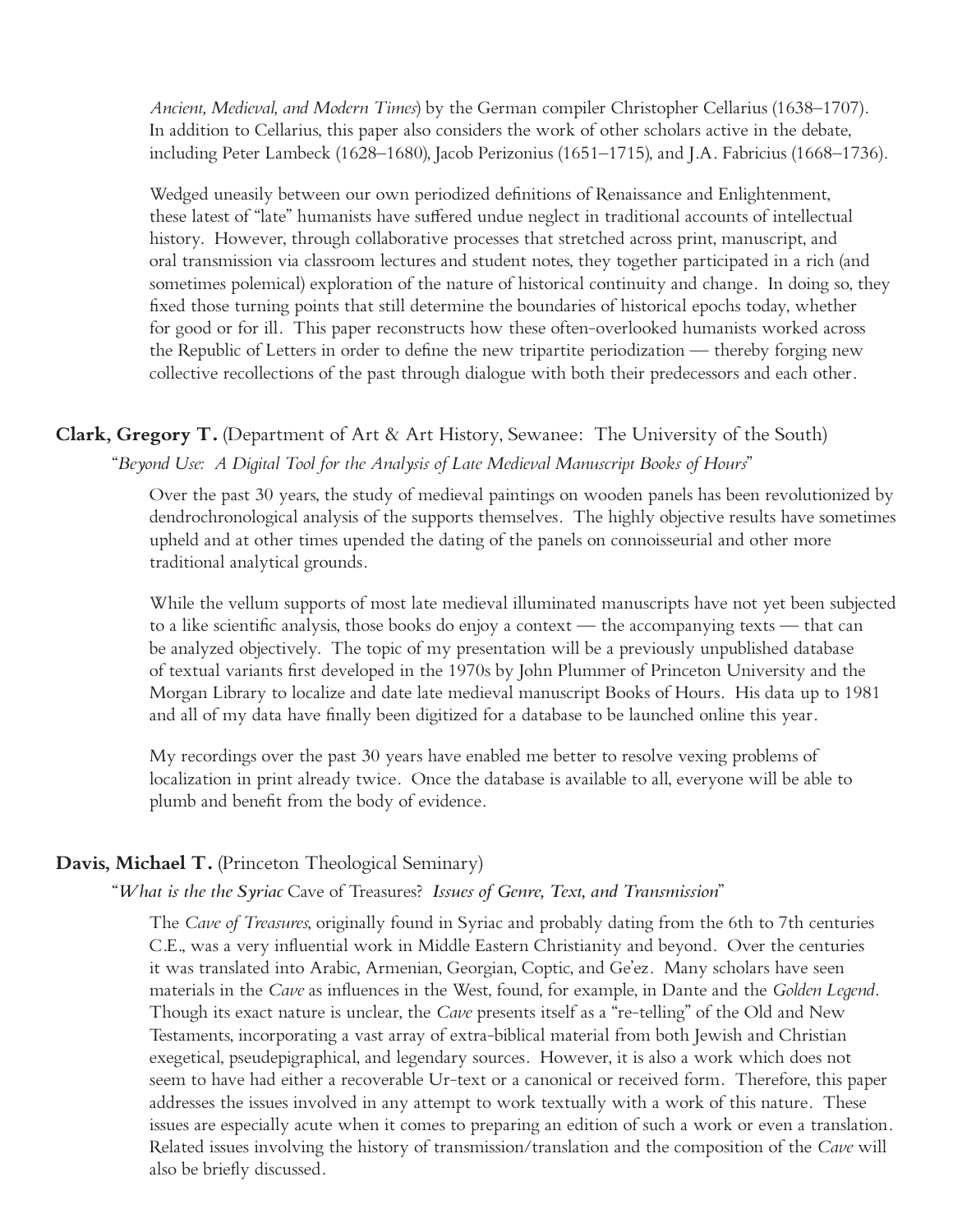#### **Davis, Paul** (Department of History, Princeton University)

#### "*The Domestic Grand Tour: Observations from the Diaries of Caroline Lybbe Powys*"

In the 18th century, young British aristocrats and members of the landed gentry took the so-called "Grand Tour" of Continental Europe, a secular pilgrimage through France and Italy to seek the pleasures of Venice and to observe the classical ruins of Rome and Pompeii. While this educational rite of passage was a distinctively male activity, British women during this period began to engage in long trips to visit ruins within Britain itself. This somewhat less grand, "Domestic Tour" has been much less studied. In this paper, I will discuss the itineraries and activities of one particular woman, Caroline Lybbe Powys (1738–1817), née Caroline Girle, as recorded in her travel diaries now preserved in the British Library. It is my hope that her experiences will help to broaden our understanding of how women during this period engaged with the deep but accessible past.

### **Easton, Martha E.** (Department of Communication and the Arts, Seton Hall University) "*Medieval and Nineteenth-Century 'Courtly Love' Ivories and the Nature of Authenticity"*

In this project I explore the different ways that medieval ivories are "faked," and how ideas about model, mimicry, homage, and forgery are applied to this art form. Even the material of ivory itself can be faked. Modern scholarship about medieval ivory carving often seems to privilege elephant ivory, either African or Indian, as the most "authentic," or at least most prized form of ivory. Many medieval objects were made out of walrus ivory, bone, and narwhal tusk. Theophilus in his treatise on the arts mentions ivory carving only briefly, but gives instructions about how to stain different types without seeming to privilege one sort of material over the other. Although apparently elephant ivory supplies became depleted in the early Middle Ages, it is not clear if the other materials were seen as inferior substitutes, or used to mimic "real" ivory.

Likewise there may be degrees of inauthenticity. These "lesser" materials are still more authentic to our modern eyes than the numerous resin or celluloid objects that were made in the nineteenth century and sold as original medieval objects, as part of the larger revival of interest in all things medieval. Sometimes the material itself was "real," as carbon-dated medieval ivory was used, or re-used, but the carving itself was done by a nineteenth-century forger. Many museum collections of medieval art contain examples of nineteenth-century "ivories" that entered the collections as authentic objects and have since been relegated to storage. How should we evaluate about such pieces today? Is there a way to rehabilitate them, to think about them as part of a larger discourse of medievalism, say as emulation/homage as opposed to imitation/fraud?

Beyond material, I would also like to focus in particular on secular ivories, so-called "courtly love" objects, which until fairly recently were seldom the subject of scholarly attention, almost as if their frivolous focus on romance and their function as mirror backs, combs, and caskets made them less important than devotional ivory objects, such as plaques with scenes of the life of Christ and Mary or statuettes of the Virgin and Child. The scenes depicted on these objects are often visual euphemisms, so that the falcon hunts, castle-stormings, rabbit chases, and lover-crownings are simply "fake" ways of signifying sex, probably obvious to any medieval viewer but more benign to a modern one. Finally, one of the popular scenes, the unicorn trapped in the lap of a maiden, can connote both a sexual act, as well as thoughts of the narwhal, the source of the "fake" unicorn ivory in the Middle Ages.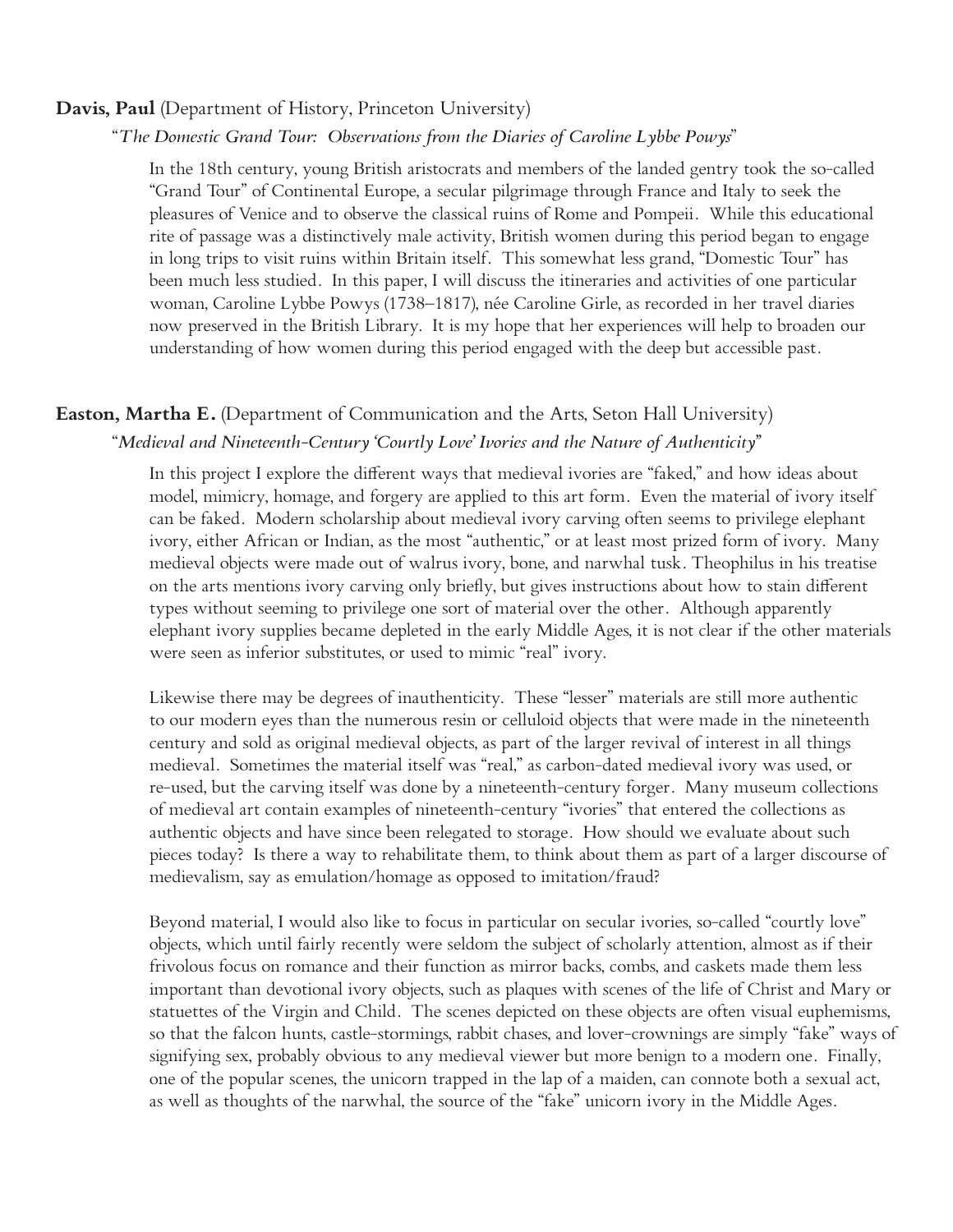#### **Fernandez, Catherine** (Index of Christian Art, Princeton University)

#### "*Inventories, Altars, and Institutional Memory: Carolingian Patronage and the Sculptural 'Program' of Saint-Sernin of Toulouse*"

As one of the great monuments of medieval France, Saint-Sernin of Toulouse occupies an important place in studies of Romanesque art and architecture. Moreover, the basilica has generated an immeasurable body of scholarship on its sculptural programs as well as the artistic originality of its sculptors, notably Bernardus Gelduinus, whose name is preserved in an inscription engraved on the surface of the main altar. Yet this emphasis on late eleventh-century innovation and novelty has obscured the possible medieval perception that Saint-Sernin's sculptural iconography amplified an older narrative strand of the site's history.

In this paper, I suggest that the commemoration of Carolingian patronage remains embedded within the fabric of the Romanesque structure. By considering the relationship between a description of the configuration of altars preserved in a 1246 inventory and the capitals that ornament the apse and transept, I assert that the canons of Saint-Sernin deliberately chose themes that reference the relics venerated within the basilica. Taking into account a ninth-century poem by Hrabanus Maurus (circa 780 – 856) that purportedly describes the altars of Carolingian Saint-Sernin and a parchment authentic discovered in 1258 that lists the relics of saints whose cults were promoted by Carolingian monarchs, this paper demonstrates that Carolingian largesse was an integral component of Saint-Sernin's institutional memory rendered tangible through text, relic, and image.

#### **Grafton, Antony** (Department of History, Princeton University)

#### "*John Caius and the History of Cambridge University: A Matthew Parker Product Restored"*

John Caius (1510–1573) has a mixed reputation at best in the world of learning. No one doubts his erudition. He mastered Greek and Hebrew at Cambridge and studied medicine at Padua, where he and Andreas Vesalius — another deep student of Galenic anatomy — shared a house. Extensive travel to Italian libraries resulted in detailed collations of a number of Galenic manuscripts and a 1544 edition of seven Galenic texts. But as Vivian Nutton — the principal explorer of Caius's library and publications — has shown, he also drew without acknowledgement on the work of his principal teacher at Padua, Johannes Baptista Montanus. Two of his works have met with special disapproval: the *De antiquitate Cantabrigiensis academiae* (1568) and the *Historia Cantabrigiensis academiae* (1574). Urged on by his friend Matthew Parker, Caius wrote these to show that Thomas Caius of Oxford had been wrong to argue, in his *Assertio*, that Oxford was the older university. Though bulging with information, these works show little of the critical precision that marked Caius's medical philology, while revealing some credulity about texts that most scholars with an up-to-date training had rejected as spurious or untrustworthy. Modern scholars — including the present speaker — have often dismissed these works as an early version of the Boat Race. In fact, Caius's books on Cambridge are less individual products than the results of collaboration with Matthew Parker's "antiquaries" and with Parker himself. Many of their qualities seem less puzzling when they are treated as products of Parker's erudite but not always efficient atelier. This talk will explore the sources that Caius drew on, the circulation and reception of his books, and their relation to the scholarly interests and concerns of the Parker circle.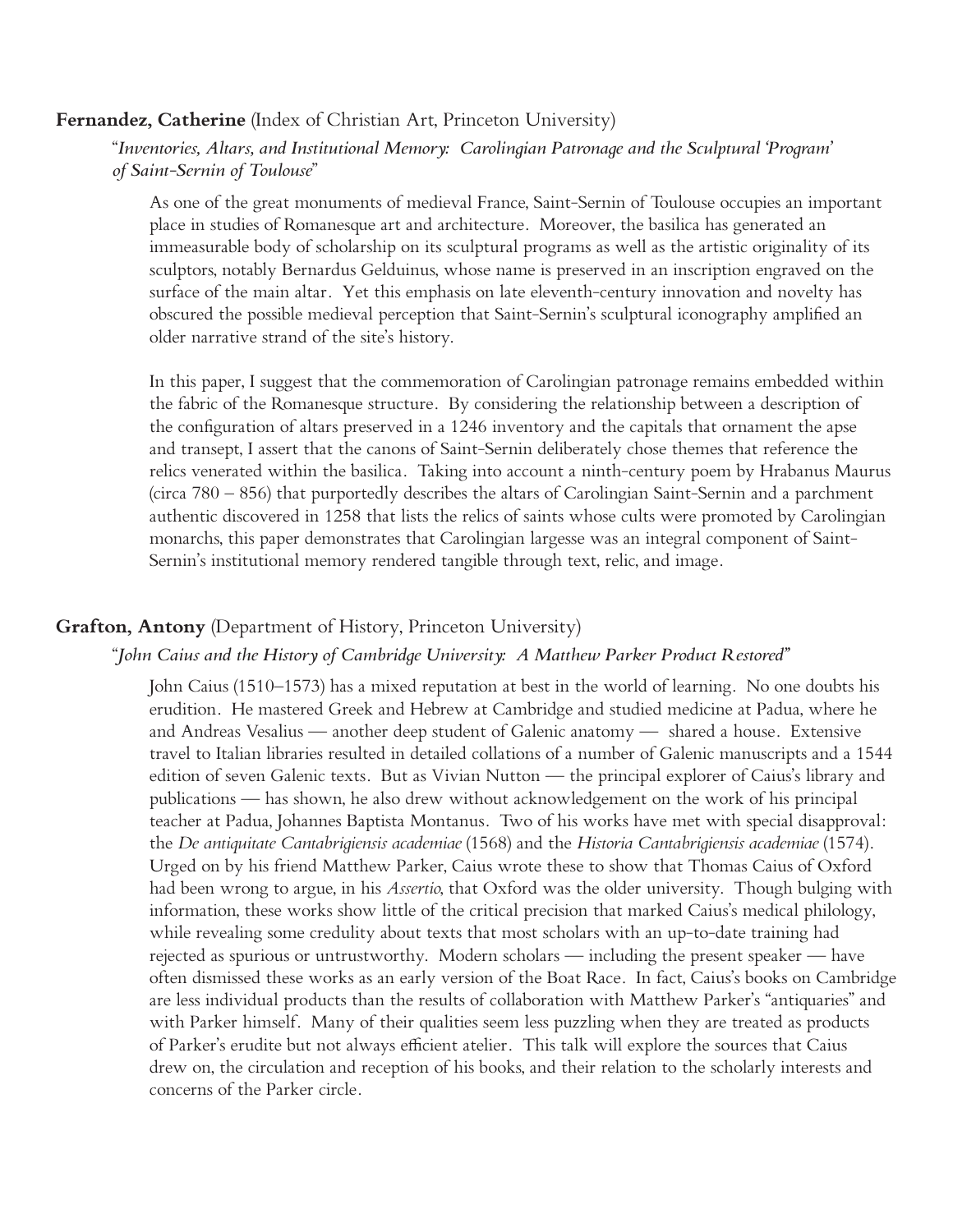# **Jacoby, Tom** (Research Group on Manuscript and Other Evidence, Princeton)

#### "*Recovering the Evidence for Workshop Activities at Qal'at Sim'an"*

Many people have heard about St. Symeon Stylites, the first of the so-called "pillar" saints. However, few know of the building complex that was constructed around his pillar in the fifth century. Known as Qal'at Sim'an, the complex occupies a hill-top in Northwest Syria, not far from Aleppo. It is part of a very large Byzantine pilgrimage center, comprised of two parts: 1) Deir (Dayr) Sim'an in the valley of the Afrin River, with three churches and adjoining monasteries, pilgrim hostels, shops, and other constructions, and 2) Qal'at Sim'an on a hill top accessible from the village below by a clearly-demarcated pathway. All buildings are crafted from locally quarried limestone. My study of this group of monuments draws upon detailed notes and photographs made in 1975 recording features which may since have become damaged or destroyed.

This paper considers questions of workshop practices revealed by part of the rich ornamental repertoire at Qal'at Sim'an, particularly a frieze of acanthus-derived rinceau at the springing of the semi-dome of the great apse of the east basilica in the late fifth-century martyrium. At one end, the frieze reflects a long-established, naturalistic approach to its subject, which gradually transforms into a more abstract, stylized approach at the other end. The transformation across the continuous band of ornament, most likely carved *in situ*, is very unusual in a single location. The blocks, as is the usual practice, were probably roughed out in the quarry before being installed in position, but the anomalies pose challenges for understanding the carving process itself. 1) Did one group of craftsmen start at one end, then resume carving with a somewhat different model, or did two different crews, with different sculptural traditions (say, local and imperial), start at opposite ends and work toward the center? 2) Do the results instead reveal the first steps of the design and its gradual actualization at the hands of various craftsmen, from apprentice, through journeyman, to master sculptors, who completed the final details? 3) Do we witness an abandonment of the project before its completion — strangely in the part of the east basilica closest to the altar where Mass was offered? It is not unusual to have very different column capitals or bases in one building, either built *de novo* or using spoils, or to have different styles of reliefs in one building, but the change of approach in one continuous frieze appears to be unique. Certainly we see evidence for differences in workshop practice, but what else do we see?

#### **Kaster, Robert A.** (Department of Classics, Princeton University)

#### "*Hunting a Textual Wild Man in 12th-Century England*"

That we know as much as we do about Rome's early emperors is due in large part to Suetonius's "Lives of the Caesars" (*De vita Caesarum*); that we know Suetonius's "Lives" is due to the work of countless, mostly anonymous scribes and readers who worked to transmit the text from the early second century C.E. on. One important strand of that transmission was woven in southern England in the early twelfth century, when the text passed through the hands of a man who can reasonably be described as Suetonius's most brilliant — and most irresponsible — medieval reader. In this talk I describe his work, explain why he merits those epithets, and describe the steps that allowed me to uncover his identity.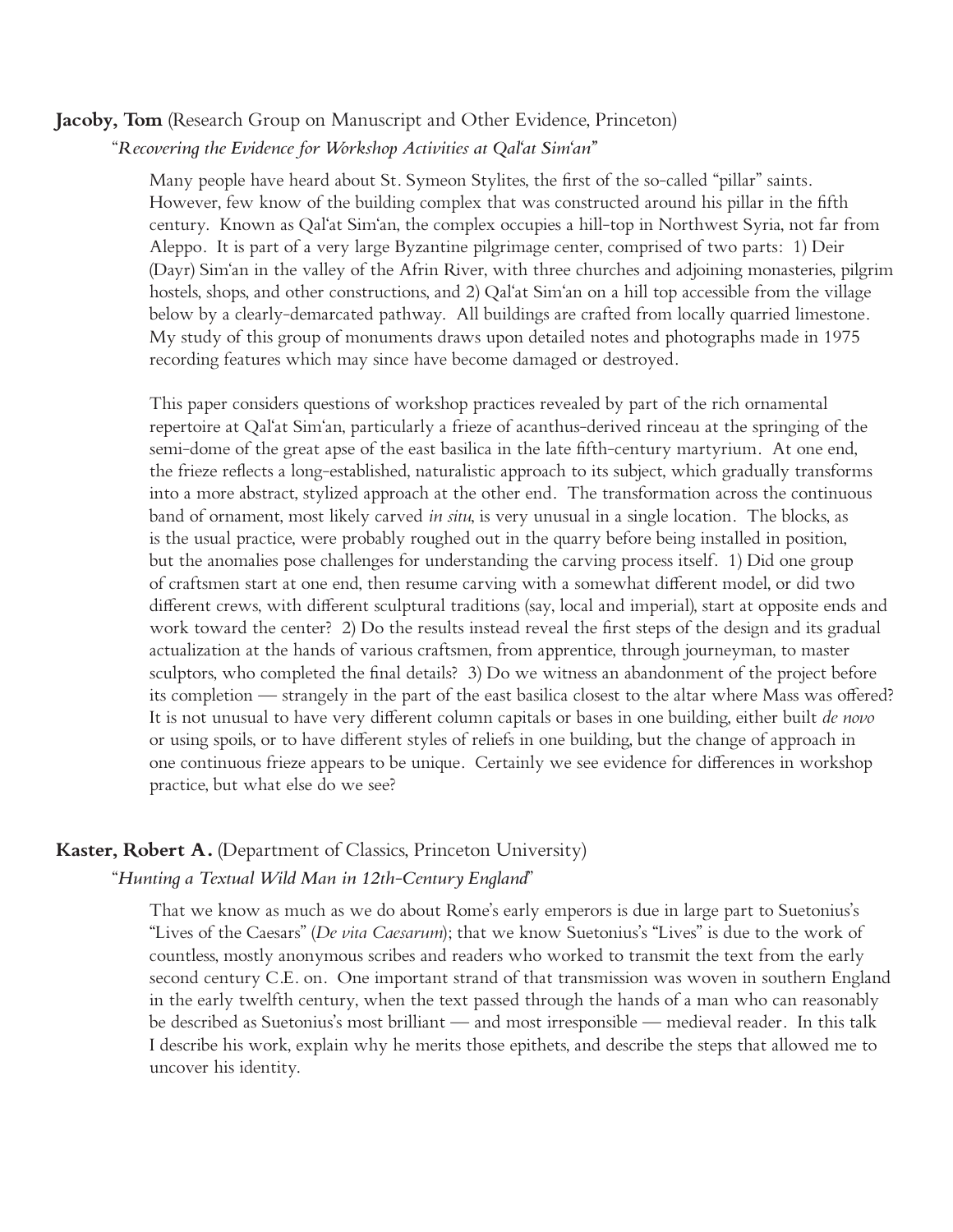#### **McMahon, Madeline** (Department of Classics, Columbia University)

#### *"Matthew Parker and the Practice of Church History: Reading and Publishing '*bokes of Antiquite' *"*

Archbishop of Canterbury Matthew Parker (1504–1575) and his team of scholars are best known for the collection of manuscripts they amassed, the core of which is still held in Corpus Christi College, Cambridge. In addition to collecting medieval texts, they also rearranged their acquisitions, mined manuscripts for evidence that the early English church practiced and believed as they did in important respects, and published editions of some of the texts they read.

This paper seeks to make sense of Parker's seemingly disparate projects by showing that every aspect was ecclesiastically driven. Parker's reasons for exploiting medieval books informed, but were also sometimes shaped by, his methods for doing so. Parker's practices of reading historical texts, exemplified by the annotations in his medieval manuscripts and in particular his circle's use of The Scheide Library, MS 159 (a 13th-century copy of William of Malmesbury's *Gesta regum anglorum*), reveal his vision of the continuous existence of the true church as well as his sense of his own religious identity. His reading, in turn, informed his plans for printing editions of many of the texts he read, fashioning his attitudes toward manuscript and print, the Anglo-Saxon and Norman churches, and the practice and promulgation of church history itself.

#### **Morrison, Karl F.** (Department of History Emeritus, Rutgers University)

#### "*Witnessing Iconoclasm: Some Recent Collaborative Work*"

In recent years, there has been a spontaneous global celebration of iconoclasm, through numerous conferences, exhibitions, and commemorations, ensemble scintillations in the afterglow of numerous head-line events at the turn of the millennium. Many public occasions comprised, or included, scholarly conferences, some of which were designed as workshops for reflections on historical phenomena of iconoclasm. Despite the ill winds blowing over publishing, the planners and participants generally anticipated issuing collaborative results of those symposia (*phrontisteria*?) in print.

My paper amounts to a brief review of two volumes of scholarly articles, souvenirs of gatherings — one of which organized itself first as a network, and then as a workshop, running a course of several years (2009–2013) closely associated by interlocking personnel with major art exhibitions (2001–2003, 2013–2014). The volumes are: Stacy Boldrick, Leslie Brubaker, and Richard Clay, eds., *Striking Images, Iconoclasms Past and Present* (Farnham, UK: Ashgate, 2013); and Kristine Kolrud and Marina Prusac, eds., *Iconoclasm from Antiquity to Modernity* (Farnham, UK: Ashgate, 2014). As it happens, both books were issued by the same publisher, a firm which has in recent years cultivated a formidable list of volumes in the workshop genre, on the subject of iconoclasm.

My title, "Witnessing Iconoclasm," indicates a connection between the works at hand and visual cognition. The paper has two parts. The first compares the different conditions under which the two sets of collaborators collectively witnessed, and framed their witness of, the notoriously shapeshifting quarry called "iconoclasm." My organizing metaphor in this part is the camera, an imageforming optical device to be played with *ad libitum* with lenses and filters. The second part concerns the device with which they projected the image they had collectively formed (i.e., the witness they gave in their quite different books). In this section, the organizing metaphor is, quite naturally, another optical device: the projector. I found myself comparing what might be expected from a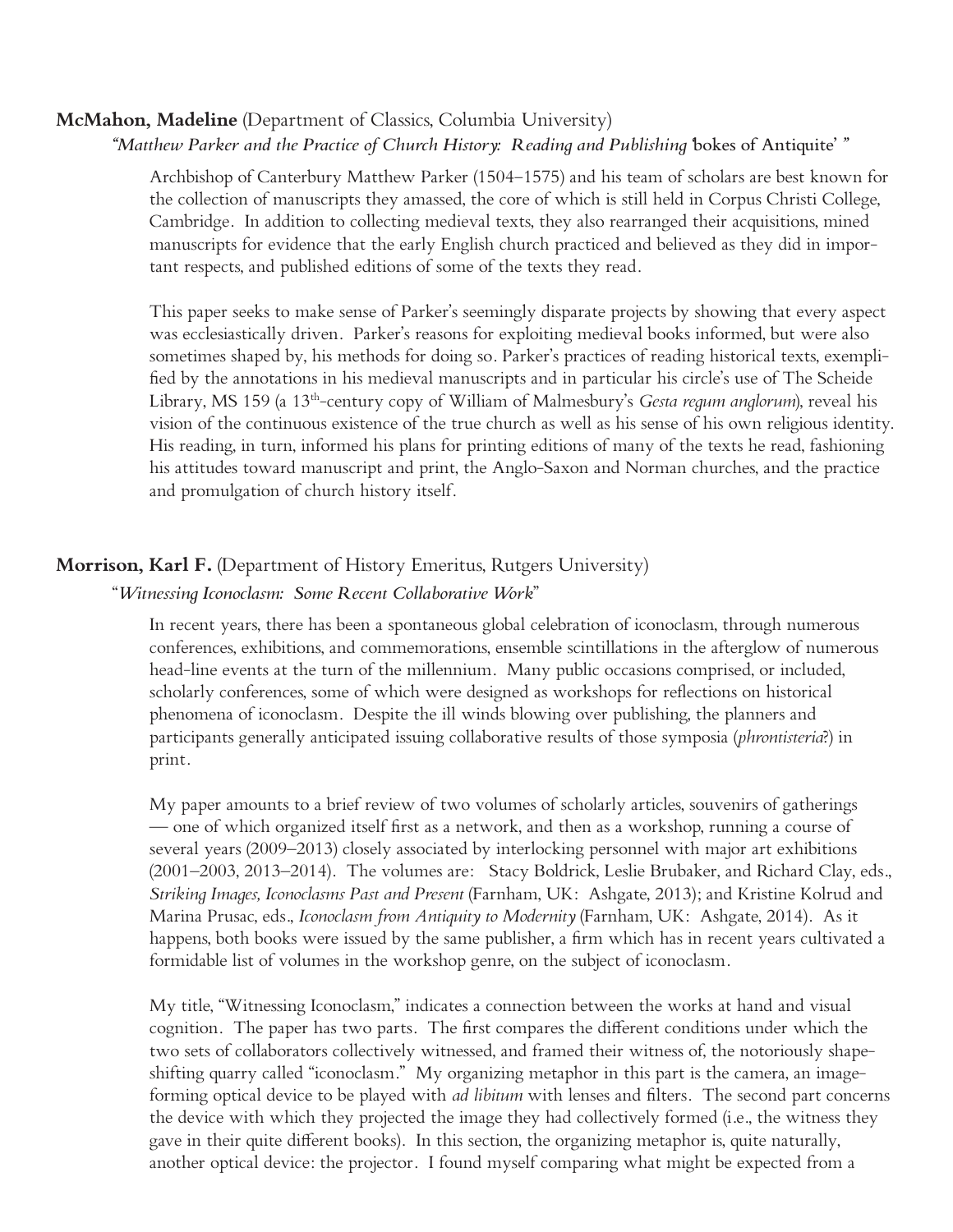gathering of iconologists with the fascinating evidence these books give in other fields about (1) framing mélanges of data into the orderliness of collective witness, and (2) the witness actually given in print.

#### **Reimitz, Helmut** (Department of History, Princeton University)

"*Recollections of Late Antiquity in the Carolingian Empire: The Creation of a New Church History in the Historiographical Workshop of Lorsch circa 800"*

This paper explores the intensified use and reception of Church history in the Carolingian monastery of Lorsch, which had close ties not only to the bishopric of Metz but also to the Carolingian family and court. It will focus on three different Church histories copied and compiled in Lorsch at around 800: the Latin translation and continuation of Eusebius' *Church History* by Rufinus, Bede's *History,* and the *Histories* of Gregory of Tours in the oldest Carolingian version, entitled by the compilers at Lorsch as *Historia ecclesiastica*. In this compendium the Lorsch compilers assembled a new version of Gregory's *Histories*. Building on two different versions of the text that were available at the time, namely the Merovingian six-book version and a complete edition of the text that seems to have been close to how Gregory himself wanted his narrative to be transmitted, the Lorsch compilers constructed a new selection from Gregory's work, taking their material from all ten books, but they divided the selected chapters into only nine books. The manuscript shares striking parallels in script, layout and conception with the oldest extant manuscript of Rufinus's translation and continuation of the Church history by the first Church historian Eusebius, as well as with a copy of Bede's *Historia ecclesiastica gentis Anglorum* both written at around the same time. In the case of Rufinus one could regard his text as a model for the compilation of Gregory's *Histories*.

I suggest that the copying and compilation of Church history be understood as part of the intensified reflection about the relationship of Church and Empire around 800, the time of the renovation of the Roman Empire under Charlemagne. With the expansion of Carolingian rule over half of Europe, the particular Christendom which had been developing in the Frankish kingdoms since the sixth century, was forced, much more intensely than before, to assert itself against other forms and traditions of Christian belief. The editorial work in the historiographical workshop at Lorsch can thus be explored as a window into the intensification of reflections on the compatibility and convergence of past and present Christendoms in the emerging Carolingian empire.

### **Skemer, Don C.** (Firestone Library, Princeton University)

"*An Erasable Renaissance Notebook in the Old World and the New*"

My presentation relates the origins, technology, production, and use of erasable writing tablets and notebooks, a late medieval invention (related to metalpoint) that had an active life in the 16th and 17th centuries. Most of the manuscript evidence offered is based on the study of a surviving example of circa 1575 in the Princeton University Library.